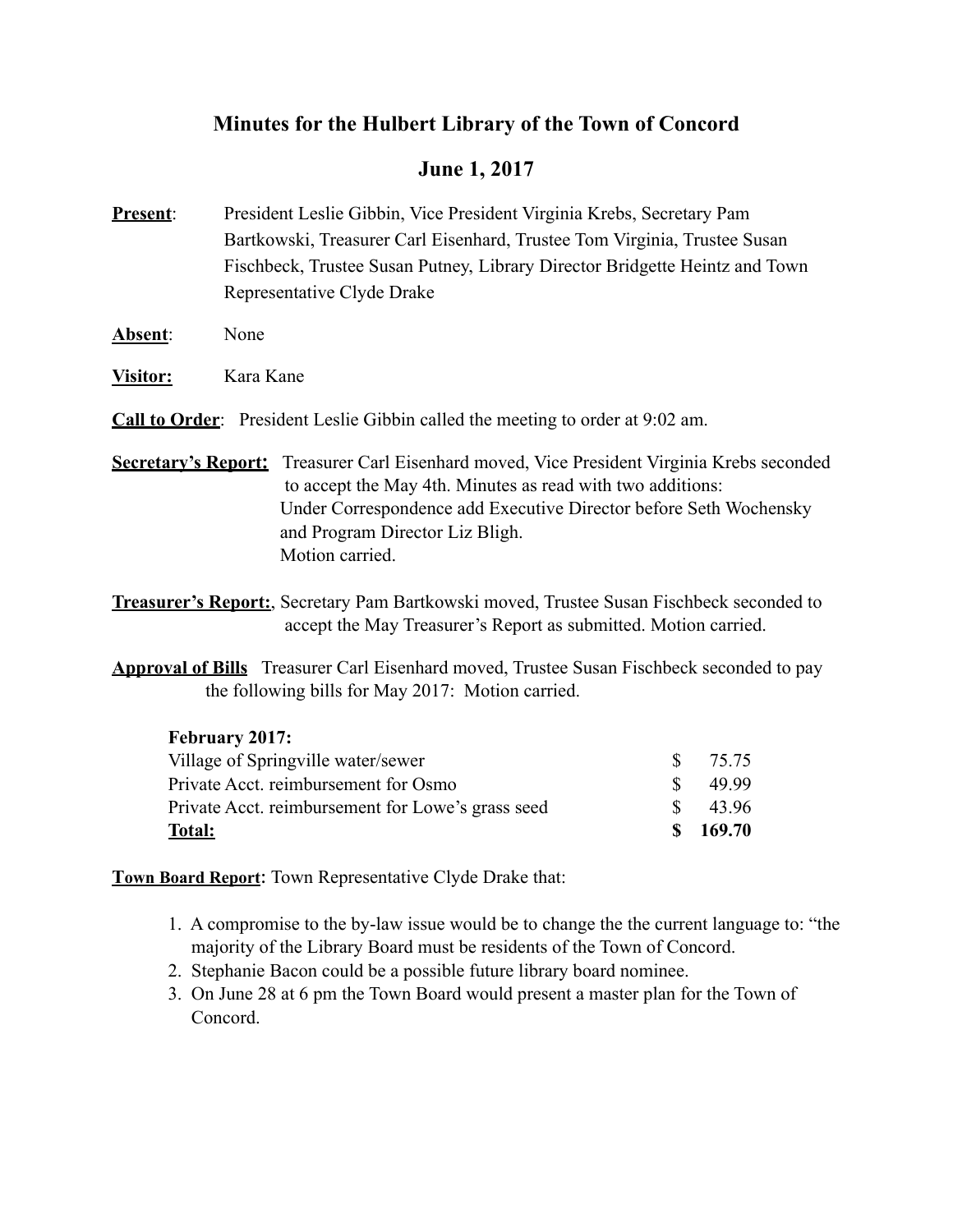#### **Correspondence**:

 Thomas Virginia donated \$1,000 in memory of his wife Mary Jane to be used for young children. Library Director Bridgette Heintz would like to add another permanent fixture to the Children's area or create another ongoing program. Suggestions are welcome.

### **Library Improvements:**

 Addition of a Public Fax. The paperwork to Faxscan24 was submitted to receive the free fax equipment. We must purchase a wireless phone jack for the machine for \$34.95. This purchase will be covered by Bullet Aide Funds.

**Director's Report:** Library Director Bridgette Heintz informed the Board that:

- 1. The Library's enter and exit signs were hit sometime in the last few months. There is visible damage to the posts. The Town was informed.
- 2. This is Tom Virginia's last meeting and after 10 years he will not seek another term.
- 3. The month has been spent running programs, finalizing the summer programs and preparing for the book sale through collection development and weeding.
- 4. The Summer hours and programs have been posted.

#### **Director's BECPL Committee Work:** None

**Old Business:** Treasurer Carl Eisenhard moved.Trustee Tom Virginia seconded to change the By-Laws Article I Section 2 to read: "… the Majority of the Library Board must be residents of the Town of Concord." Motion carried.

#### **New Business:**

- 1. All Trustees signed the Conflict of Interest Statements.
- 2. Secretary Pam Bartkowski moved, Vice President Virginia Krebs seconded to name President Leslie Gibbin as the second signatory on the Private Account. Motion carried.
- 3. Secretary Pam Bartkowski moved, Vice President Virginia Krebs seconded to purchase a wireless phone jack for the public fax machine using Bullet Aide Funds. Motion carried.